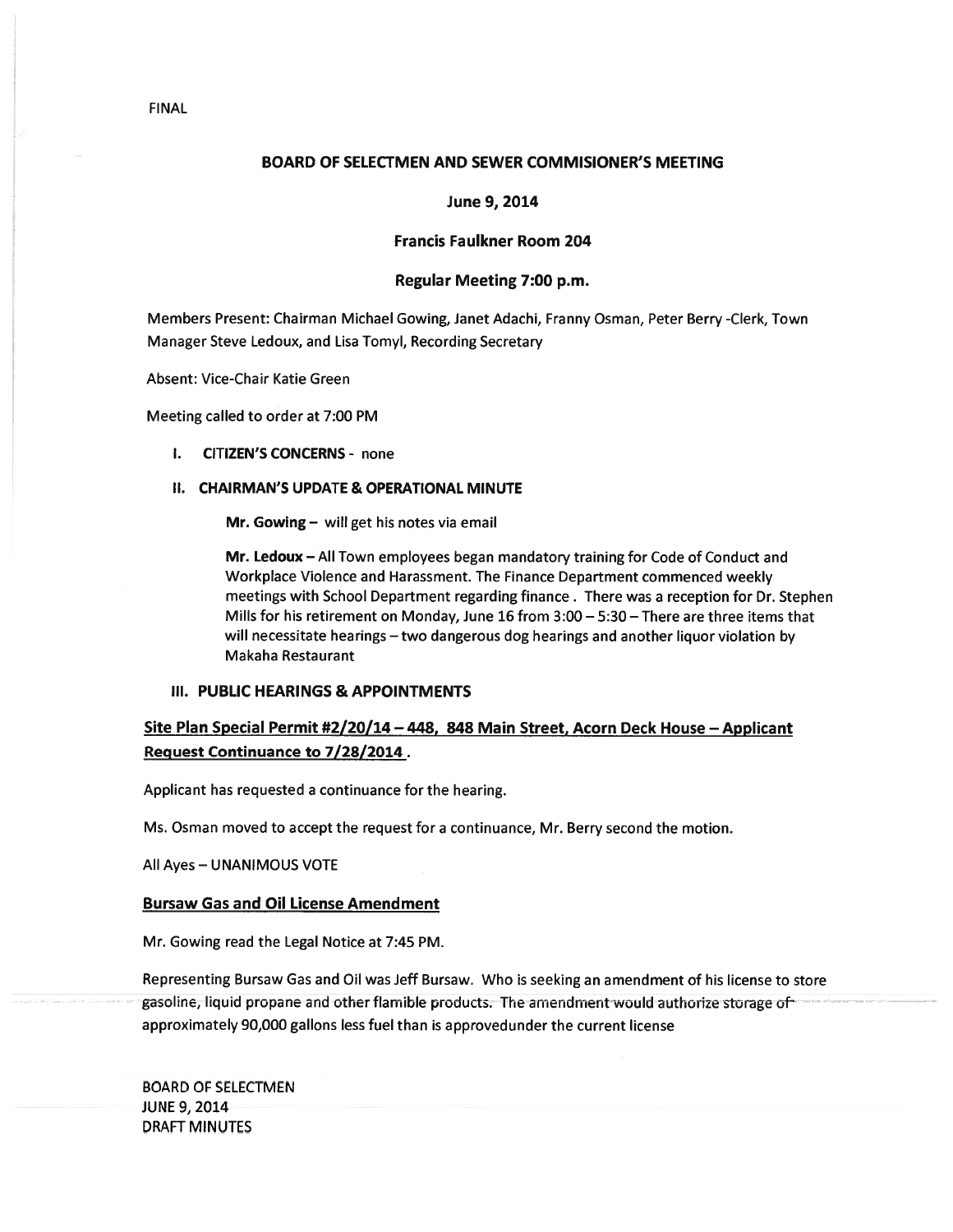Members of the Board questioned Mr. Bursaw regarding the safety and continuing approval path. Mr. Bursaw and his consultant, Jody Pratt of Ameden Energy Consulting, LLC explained that the process begins with the Fire Department — governing body with LP, then to Conservation, and building before any work can continue, The Board of Selectmen have to approve the license amendment before moving forward. The Fire Chief has recommended approval of the amendment.

Mr Berry moved to approve the application, Ms. Adachi — second the motion

All Ayes — UNANIMOUS VOTE.

# SELECTMEN'S BUSINESS

# Dennis Bruce — Overview of CBA Agreement Resolution with the Acton Education Association-

Request to continue to June 23, 2014.

# Minuteman Regional School District Proposed Resolution —

Nancy Banks is the representative for the Minuteman Regional School Committee regarding the Needham Resolution. Ms. Adachi and Town Manager Ledoux plan to attend <sup>a</sup> meeting at Weston Town Hall on June  $24<sup>th</sup>$  at 8:00 AM to discuss the proposal with other member towns.

# Economic Development Committee Discussion

The EDC was formed by the Selectmen in 2000 with <sup>a</sup> membership of about 10 people. Mr. Gowing questioned if the EDC needs to be as large as it is now. Ms. Osman wants to make sure that the EDC and Acton 2020 goals are in line. Mr. Gowing requested to hear from the members of the EDC regarding what they would like to have as far as representation.

Mr. Berry — moved to drop 1 Selectmen voting member from the EDC to allow <sup>a</sup> new full member

Ms. Adachi — second to motion

All Ayes — UNANIMOUS VOTE

# Landfill Solar Rent Payments

Dean Charter appeared before the Board to propose <sup>a</sup> motion regarding an energy efficiency fund.

Motion;

To deposit any gift, grants and donations received from public or private sources, federal and state funding programs, revenues from energy efficiency incentive payments, power purchase agreements, renewable energy leases and similar sources, and any other source authorized by law into the "Town of Acton Energy Efficiency Fund" from time to time as determined by the town treasurer.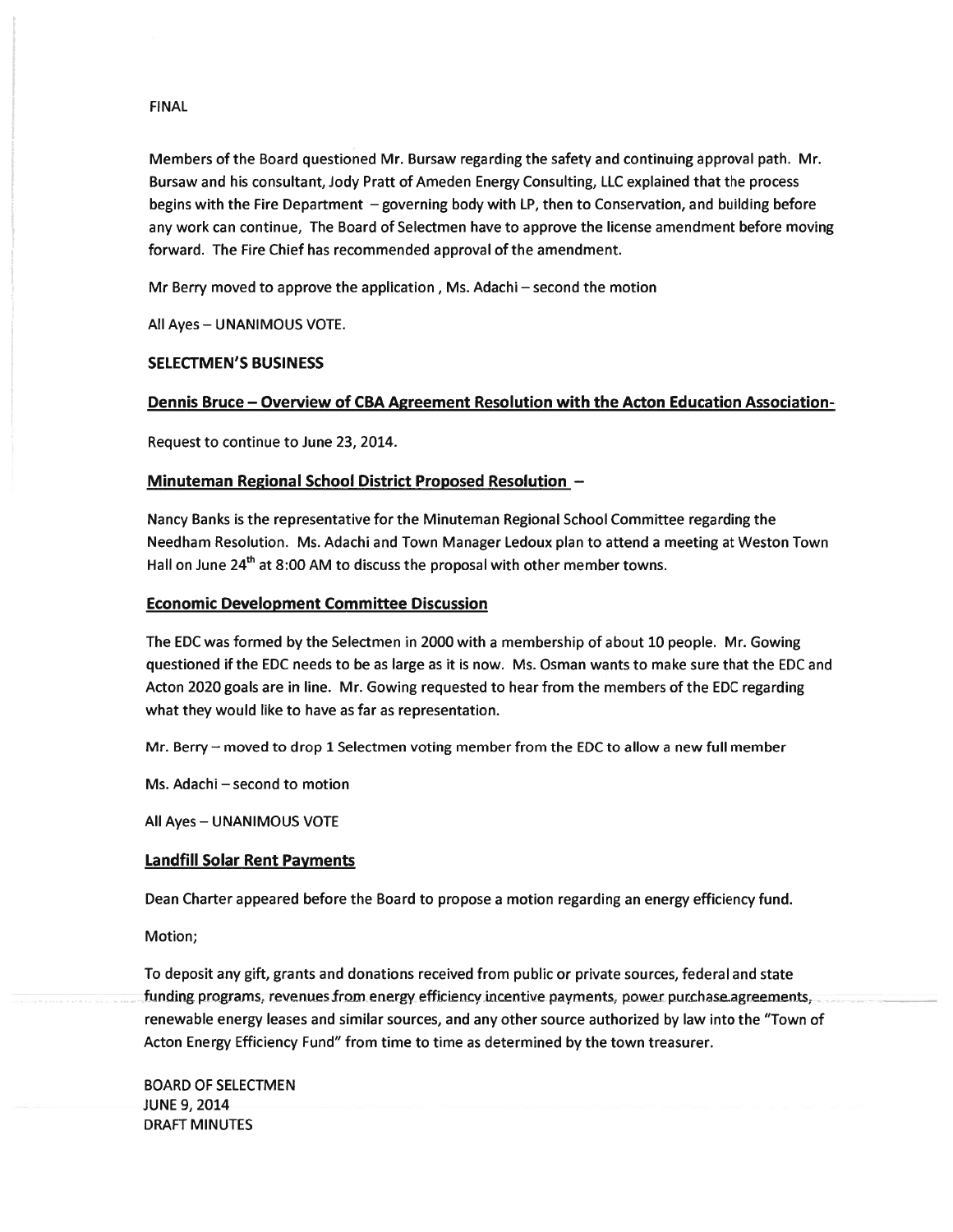Mr. Gowing — moved to deposit any gift, grants and donations received from public or private sources, federal and state funding programs, revenues from energy efficiency incentive payments, power purchase agreements, renewable energy leases and similar sources, and any other source authorized by law into the "Town of Acton Energy Efficiency Fund" from time to time as determined by the town treasurer.

Ms. Adachi - Seconded the motion

All Ayes — UNANIMOUS VOTE

# Senator Eldridge to Discuss Updates with the Board

Senator Jamie Eldridge met with the Board to discuss any updates with the Town post-Town Meeting. Attending with Senator Eldridge were Representative Jennifer Benson and Representative Cory Atkins. Senator Eldridge gave an overview of the annual legislative budget. Also, Senator Eldridge highlighted <sup>a</sup> few pieces of legislation that are points of interest as well as H.4046 — financing improvements to the Commonwealth's transportation system were signed into law by the Governor on April 18, 2014. Both Representatives gave <sup>a</sup> background repor<sup>t</sup> of legislation they have been involved with. The Board responded to the representatives with questions, comments, and/or concerns.

# Discussion on Board of Selectmen Proposal for Extended Producer Responsibility -

Jim Snyder-Grant was presen<sup>t</sup> on behalf of Green Acton/ Green Acton Zero Waste Team to give <sup>a</sup> summary of the Proposal Extended Producer Responsibility for reducing waste and increasing recycling. Acton currently has <sup>a</sup> lower recycle rate than surrounding towns at 22.2 percent. Mr. Snyder-Grant presented six recommendations to the Board. Mr. Berry noted he would be happy to work with Green Acton.

Ms. Adachi moved to authorize Mr. Berry to further fully review the resolution

Ms. Osman — second the motion

All Ayes — UNAMIMOUS VOTE

#### SELECTMEN'S REPORT

Mr. Gowing — HDC — the Historic District Commission closed the public meeting on the Asa Parlan house with <sup>a</sup> denial to Dean Charter on the removal of the building (we had declared it "surplus" and an earlier BoS meeting). There was <sup>a</sup> list of recommendations and findings that were cited and will be available in the minutes after they are voted on.

MAPC- the Metropolitan Area Planning Council held their annual meeting and elected new officers (Keith Bergman, Littleton town administrator, was elected vice president). Their budget for 2015 was BOARD OF SELECTMEN JUNE 9, 2014 DRAFT MINUTES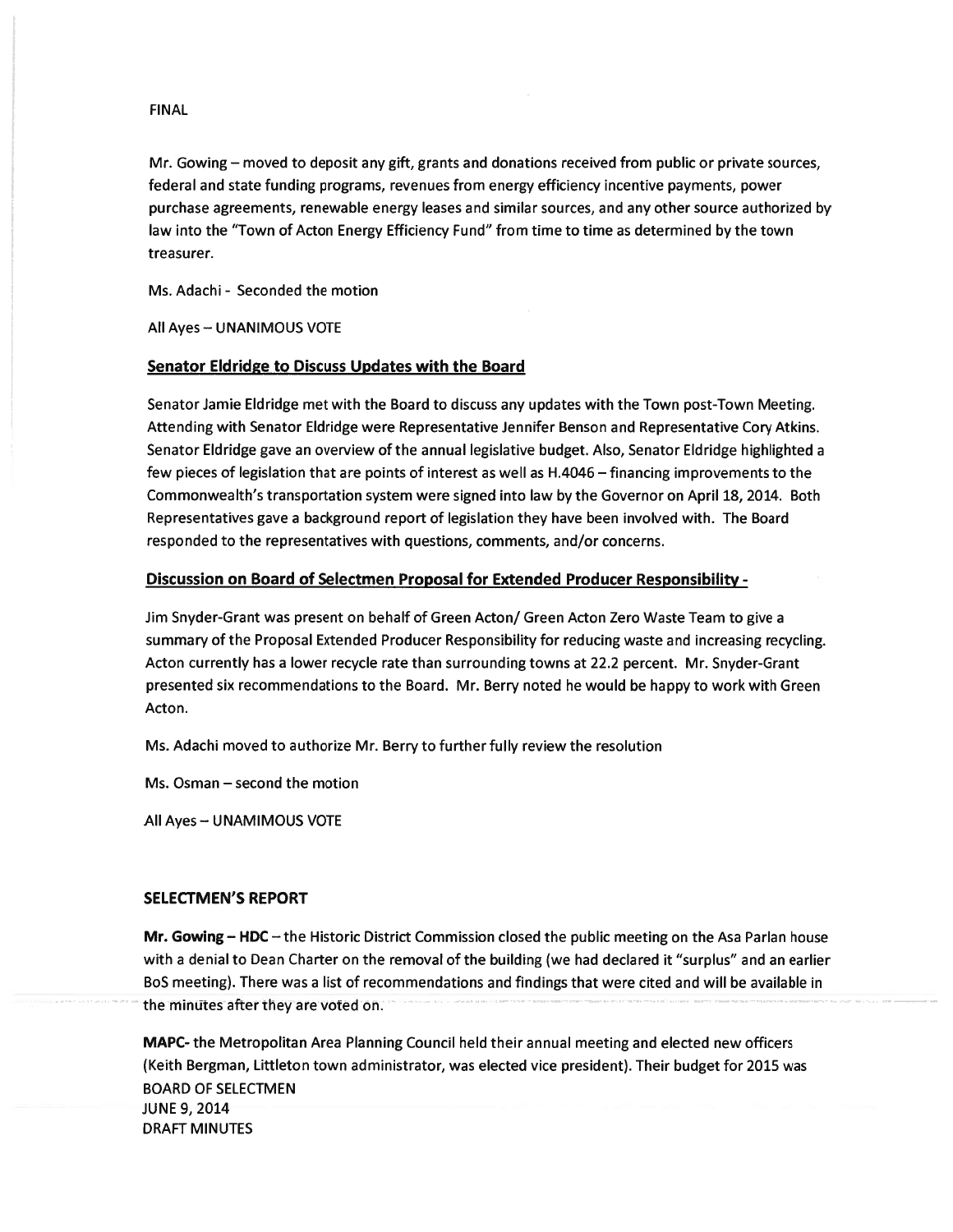reduced due to the end of several federal grants. They have hired consultant, TDC, to assist them with their organizational assessment and strategic planning effort. They hope to have something for the executive committee by September. Natick is hosting "Green Town — how to ge<sup>t</sup> there and why it matters" on Wednesday, June 25, at the Morse Institute library, Natick from 8:30 AM to 12:30 PM. You can go on the MAPC website to register—there is no cost.

**LRTA** – the LRTA voted its new officers for the upcoming year – it was the current officer's slate renewed. They also voted on the salary for the CFO and the executive director and extended the directors contract for 3 years. The parking garage reconstruction is one month ahead of schedule. January through May fixed route ridership is up 5% over last year and Saturday service is up 30% for the same time.

MAGIC — the fiscal year 2015 work plan was discussed but no final decisions were made. The communities updated on what was happening in their recent town meetings. Of note, Sudbury approved <sup>a</sup> hundred thousand dollars for the design of the Bruce Freeman rail trail through their town. Boxborough agreed to join CPA with <sup>a</sup> 1% contribution.

Cable Advisory board — CAB is discussing with Comcast updates to the current equipment that maintain the INET (it is aging out). Brendan Hearn, representing the regional school district, was trying to ge<sup>t</sup> Comcast to extend the INET to the Blanchard school in Boxborough. Comcast declined as it is specifically not allowed in the contract between Acton and Comcast.

# Ms. Green — absent

Mr. Berry - Met with the Board of Assessors who perform technical function assessing property in Town and set the tax rate. Not necessary to attend every meeting, but is available to suppor<sup>t</sup> functions as needed.

CPC is not meeting until August, when they will begin the process for soliciting proposals for funding.

Will be attending meetings of the Planning Board, Sidewalk Committee, Green Action Board, Acton 2020 Committee, SATSAC, and Acton Housing Authority in the future.

Ms. Adachi — AB Cultural Council, Sunday, 6/1 — Dedication at NARA picnic pavilion of donated sculpture, now named "Heron's Dream" as result of naming contest won by Conant School kindergarten student Calvin Miller. MA Senator Jamie Eldridge presented Senate citation to Calvin, MA Representative Cory Atkins, chairman of House Committee on Arts/tourism, paid tribute to efforts to promote public art, musicians from Blanchard School in Boxborough performed classical pieces including Beethoven's Ode to Joy.

Acton Water District, Monday, 6/2 – Discussion of proposed committee comprising representatives of various Town committees to work on groundwater protection district amendment (to take place of proposal that Town Meeting passed over in April). Discussion with Senator Eldridge of pending water

BOARD OF SELECTMEN JUNE 9, 2014 DRAFT MINUTES

## FINAL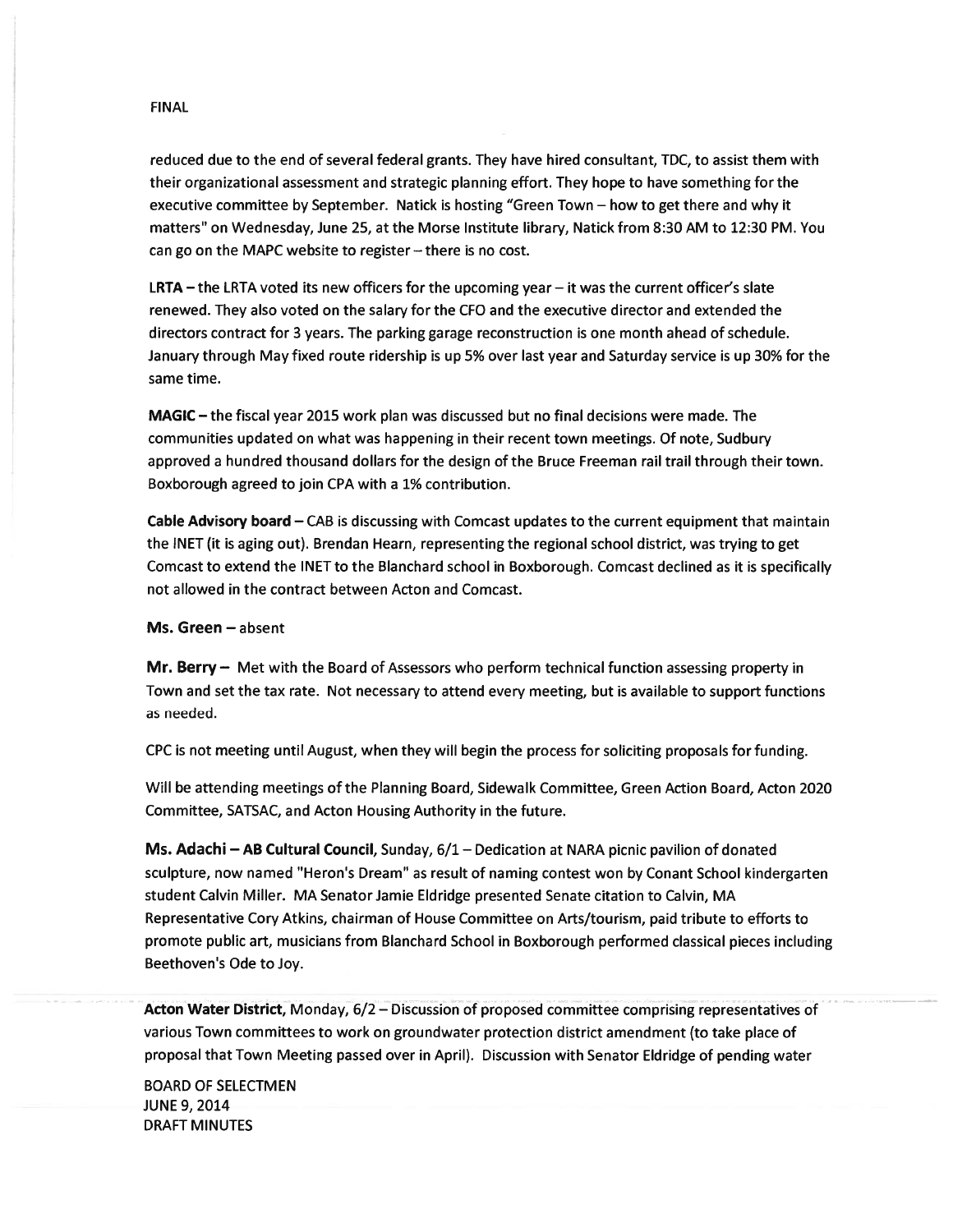infrastructure finance bill and other water-related issues; also discussion of Town's recent denial of requested tax abatement, which District Manager Chris Allen will discuss with Town Manager.

Acton Community Housing Corporation, Thursday, 6/5 — Preliminary presentation by Steve Steinberg about ideas for parcel adjacent to Meadows development on Great Road, including proposed small commercial building that already has tenant, who will be moving from another par<sup>t</sup> of town; commercial site plan will come before Selectmen in near future. Discussion of proposed housing production plan, and proposed reques<sup>t</sup> to Selectmen for permission to use ACHC funds for consultant; work to date by regional housing coordinator has provided much of data that HPP consultant otherwise might have to collect. Regional Housing Services office and Beth Rust moving from Sudbury to Concord Planning Department. ACHC is proposing membership change, from temporary 7 voting, pending 2013 Town Meeting and 2014 ballot approval of associate positions, back to 5 voting, 2 associates; proposed change should be be before Selectmen at meeting when Selectmen approve Town committee memberships for new year commencing 7/1.

Conservation Commission, Wednesday, 6/4 — Continuation and closing of hearing about Bruce Freeman Rail Trail project, and vote to approve project with special conditions modified somewhat to address some MA Department of Transportation concerns about the earlier draft decision.

Finance Committee, Tuesday, 5/27 — FinComm has submitted comments to Minuteman Regional representative Nancy Banks about proposed regional agreemen<sup>t</sup> amendment and related issues; Ms. Banks will be before FinComm at tomorrow night's meeting. Continued discussion of proposed threeboards meeting: Mary Ann Ashton to work with chairman Steve Noone. Presentation by Dennis Bruce of School Committee about recently ratified collective bargaining agreemen<sup>t</sup> with Action Education Association. Further discussion of 2014-2015 work plan, including point-of-view document in fall.

Land Stewardship Committee, Wednesday, 5/28 — Several potential members present. Decision to continue with recent shift to evening meetings, rather than afternoon, to attract younger members who work during the day. Discussion of informal agreemen<sup>t</sup> with Cemetery Commission, which Town Counsel probably has not seen. Ms. Adachi to resume work on committee charge, formal authorizing document that has been in draft and revised repeatedly since she was Conservation Commissioner.

Water Resources Advisory Committee, Thursday, 5/23 - Draft stormwater bylaw and proposed regulations circulating to departments, with feedback from Planning Dept thus far. WRAC planning to provide in-depth overview and update to Selectmen, perhaps during summer. Aim is to be ready for 2015 annual Town Meeting, assuming no fall special town meeting.

### **Other**

Diversity Group, Tuesday, 5/27 — Ms. Osman has provided <sup>a</sup> report. The group includes No Place for Hate representative but is separate from NPFH. The group's efforts presumably will continue after submission of the report, but focusing on specific action items and involving more people with relevant skills and interest in those areas.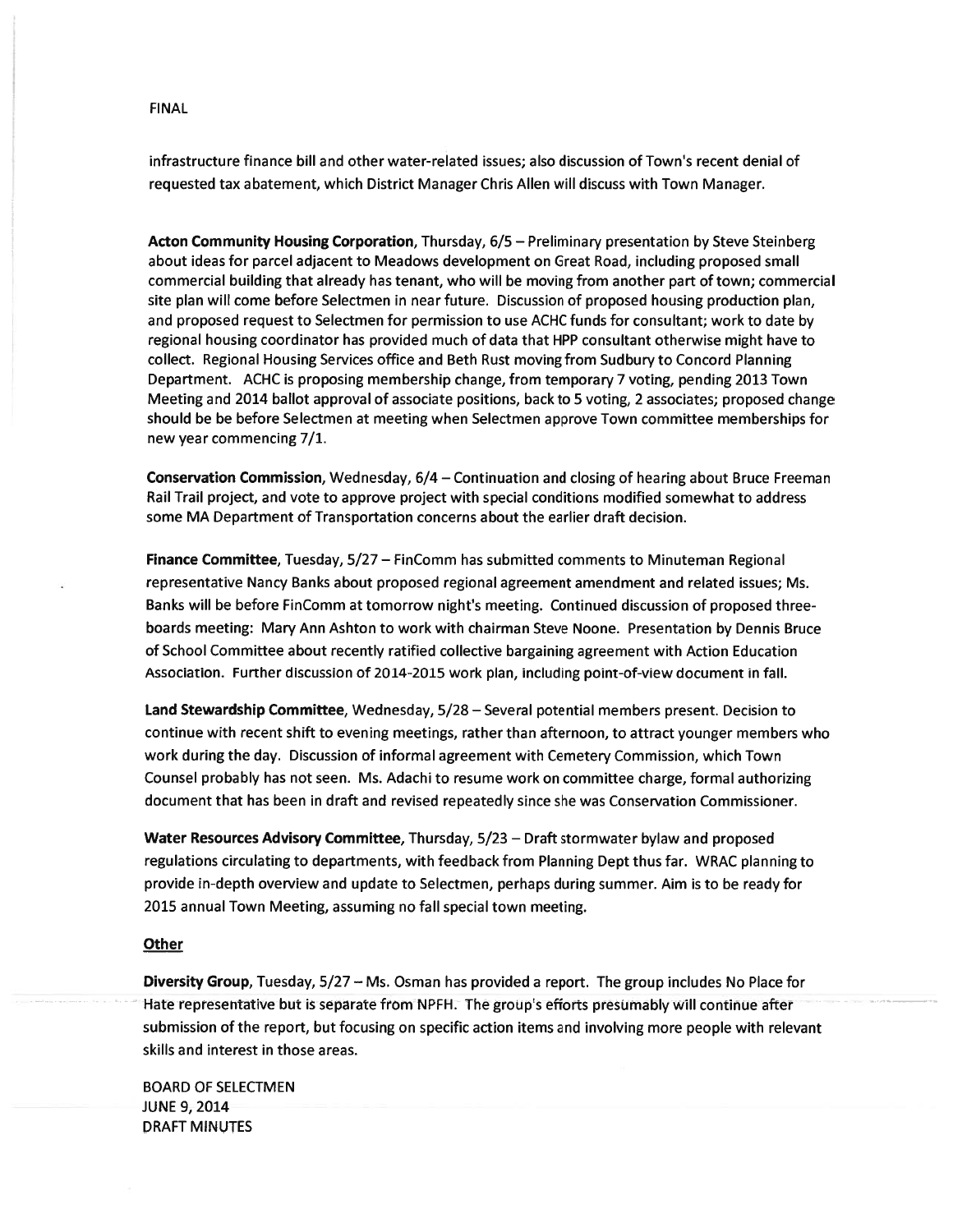Court of Honor, Saturday, 5/31, Troop 1 - Michael Conoby, who worked on disabled-accessible trail in Trail Through Time, and other improvements. Ms. Adachi let Mike and audience know that Town, including Commission on Disabilities, greatly appreciated his efforts.

Acton Area League of Women Voters, Tuesday, 5/20 — Well-attended panel on agriculture issues. Panelists included President of MA Association of Agriculture Commissions, business that teaches would-be farmers about business end of farming, organic farmer in Lincoln, business that trains wouldbe farmers in farming fundamentals. Growing interest in locally produced food—fresher, reduces transportation carbon-footprint, etc.-- but need to build awareness and need suitable land; 1.5% of US population involved in food-growing and mostly agribusiness; MA produces only 5% of food that needs. Local growing season includes winter thanks to greenhouses. Might be need to revive "domestic arts" skills—e.g., cooking from scratch. Expect the conversation to continue in coming year.

495/Metrowest Partnership, Tuesday, 6/3 — Quarterly Board meeting. Annual conference 6/20, Framingham. Beverly Scott of MBTA will be keynote speaker. Gubernatorial candidates also will be present; Democratic state convention just before 6/20 so will be 1<sup>st</sup> opportunity to hear from candidates of both parties. Updates on activities relating to transportation, energy/sustainable dev and water resources issues. Keolis representatives will be at 6/20 conference; Governor has proposed economic development legislation but includes proposed ban of non-compete agreements, which is controversial provision and won't necessarily survive. MA House Speaker DeLeo apparently will lead economic development effort. EPA release of updated draft stormwater permit/regulation delayed again; new permits will pu<sup>t</sup> more responsibility on municipalities and commercial property owners.

AB graduation, Friday, 6/6 — Beautiful weather, 520 graduates. Star Spangled Banner performed aCapella by mixed voices including neighbor David Nicholson and Max Rosenzweig, son of former Selectman Lauren Rosenzweig, both of whom have been fixtures in AB productions.

Acton Conservation Trust, Sunday, 6/8 – Wright Hill reception. Senator Eldridge present as were Ms. Osman and other Wright Hill Association members, along with representatives of Wright-Mead family, including Dottie Mead Pitt, Ms. Adachi's classmate at Lincoln-Sudbury.

# Ms. Osman - Commission on Disability - May 20, 2014

Working out division of labor in the group. The note-taking was shared by several people due to people's particular skills but there were too many cooks. Lisa Franklin, Mady Harvey met with Franny on May 30, 2014 to discuss ways to simplify the process. We had <sup>a</sup> successful talk and will bring the ideas back to the next COD meeting. Interesting that particular disabilities or skills can affect this busy committee's process and needs and <sup>I</sup> think the Town should be sensitive and generous with personnel and limited financial suppor<sup>t</sup> as needed. e.g. Mike Gowing helped the Chair ge<sup>t</sup> <sup>a</sup> computer to use for COD use.

BOARD OF SELECTMEN JUNE 9, 2014 DRAFT MINUTES

### FINAL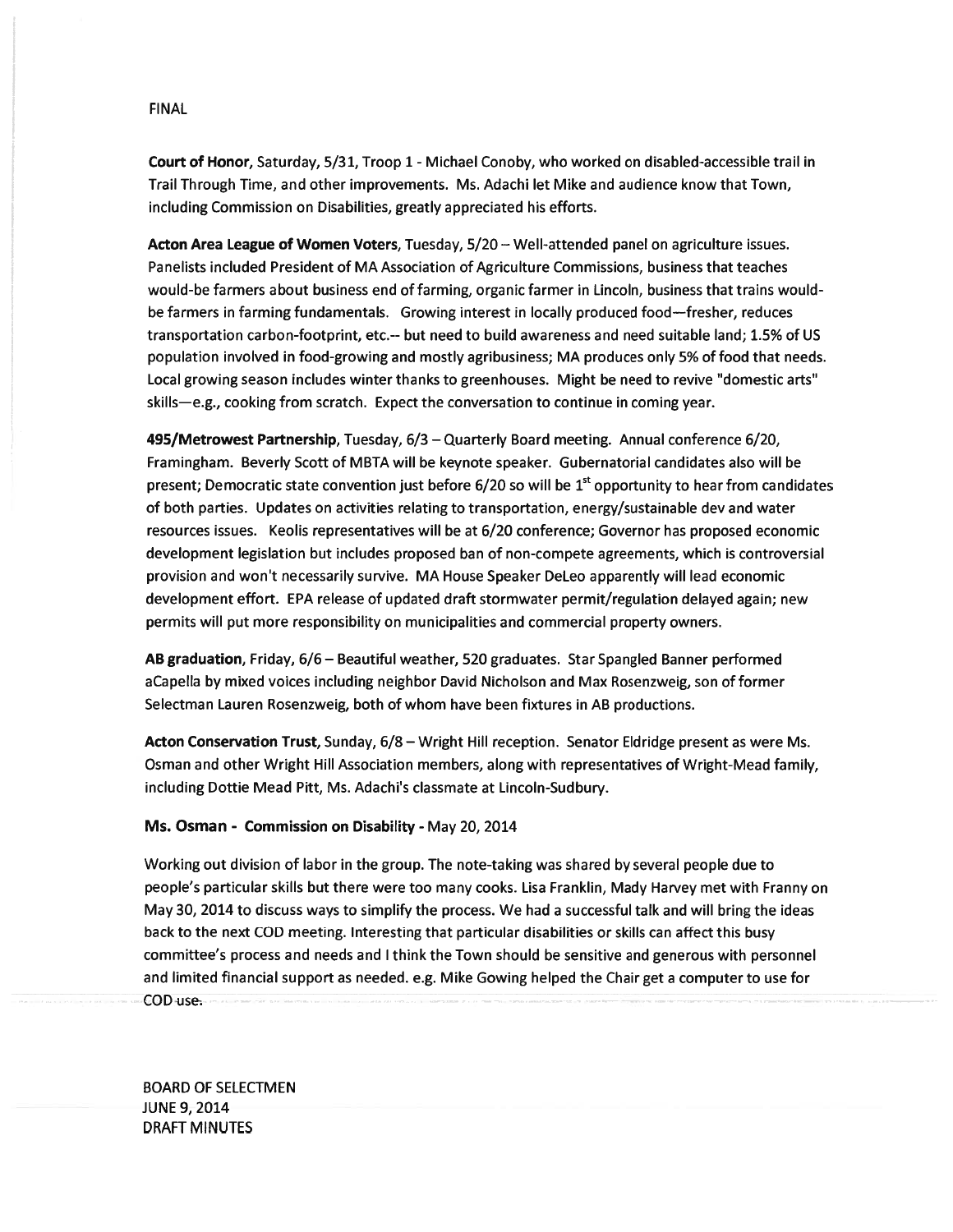Questions the COD need answered is: What amount is there in the budget that they can use for some much needed group development work at the upcoming July 9 COD retreat and to print the brochures about what the COD is and does.

Also need to know where and how to print the brochure they have written. PDF attached to this report. Mark Hald said he can answer that question.

#### No Place for Hate - May 27, 2014

Wrapping up the several months' work and will presen<sup>t</sup> <sup>a</sup> repor<sup>t</sup> on what we have done since the Nov. 2013 start of this Coalition for Diversity. Sal Lopes of No Place for Hate is designing <sup>a</sup> course related to diversity for Community Ed. When the final repor<sup>t</sup> of the half year's work is complete, I will share it with the BOS. FINAL<br>
Guestitions the COD need answered is : What amount is there in the budget that they can use for some<br>
much needed group development work at the upcoming July 9 COD retrest and to print the brochures<br>
about multi-BC RNAL<br>
alcustions the COD need amivered is White amount is there in the bridget that they can use for some<br>
auch needed group development work at the upcoming July 9 COD retreat and to print the brochures<br>
about what the C

# Transportation Advisory Committee - May 28,2014

TAC asks that the shuttle ridership numbers and other reports be sent to TAC monthly. Should I ask Doug to ask Transaction to share that, or what is the process?

TAC would like to have an evening visit via skype or other electronic means from Transaction or the dispatcher of CrossTown Connect because they would like to meet together but TAC members work during the day and meetings are at night when the dispatcher and Transaction staff are also not working.

Doug Halley visited committee meeting.

Changed leadership to identify new chair, vice chair, clerk.

Discussed running <sup>a</sup> pilot fixed route from Nagog Park (assisting residents of Nagog Village and Avalon) and Donelans area, to Train Station. Would ask train commuters: if this pilot design does not work for you, how would it work for you.

Discussed Littleton and Acton MBTA assessments helping connect the Lowell —to-Littleton bus farther south, through Acton, to Maynard. (This comes closer to connecting LRTA, MART, and MWRTA—the three regional transit authorities of our area.)

# COUNCIL ON AGING —June 2, 2014

New board, new liaison, so we did some introductions including why people are on the board. COA board members will be described in the next COA newsletter. As par<sup>t</sup> of the tradition of different

## Town Employee Prepared Lunch -Tuesday, June 24, 2014 at 11:45

The COA Board will be preparing <sup>a</sup> variety of cold salads including tuna, chicken and couscous, with rolls and dessert. A \$3 donation for this lunch is requested. Please sign up in the COA office. BOARD OF SELECTMEN JUNE 9, 2014 DRAFT MINUTES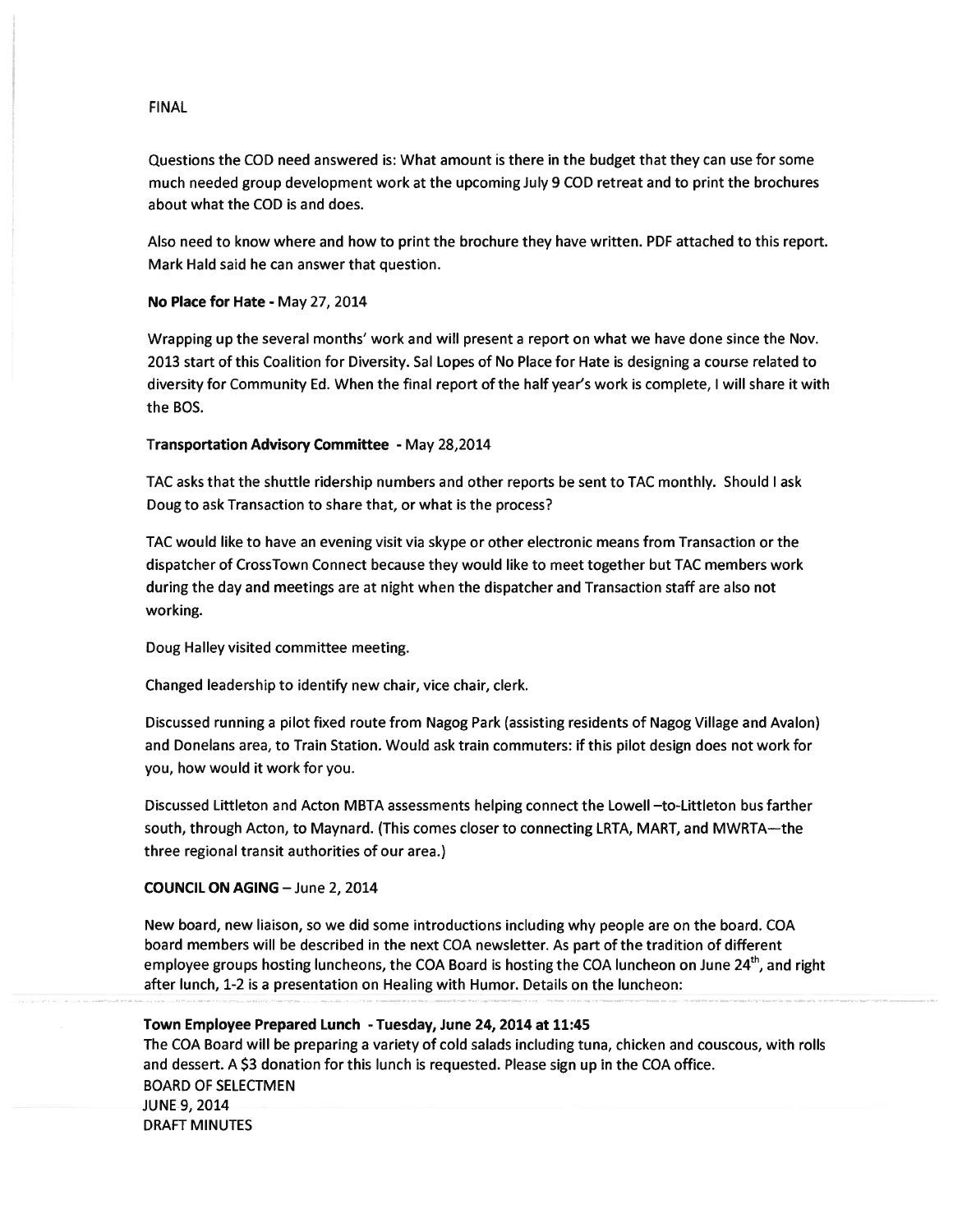There are other programs, on stamps, trains, tablet users, Ukraine crisis.., <sup>a</sup> dessert reception for the Council on Aging van drivers, clutter control, Concord Traveling Players in <sup>a</sup> Broadway presentation, various trips, and of course the many classes. See the newsletter at http://www.acton ma.gov/ArchiveCenter/Viewfile/ltem/5735 or <sup>p</sup>ick one up <sup>a</sup> the Senior Center.

#### LOWELL REGIONAL TRANSIT AUTHORITY

Annual meeting, Mike Gowing also attended. The LRTA has hired <sup>a</sup> new Paratransit operator: MV Transport. Used to be Felicia Webb at First Transit but Felicia was leaving. The board approved raises for both the Administrator Jim Scanlan and for the Chief Financial Officer, Dave Bradley, and renewed the contract for Jim Scanlan. Service of the LRTA is up 5% from Jan to May of 2013 to 2014, overall. Saturday service is up 30% from last year and 50% from 2012 due to new service added. Mike is Acton's rep and will repor<sup>t</sup> more.

### ECONOMIC DEVELOPMENT COMMITTEE

Since it was my first meeting as Liaison (or member, depending on result of discussion tonight), we all introduced ourselves. There were representatives from various businesses, most longtime members; <sup>a</sup> young recent college graduate interested in joining; and two of the members are on the Middlesex West Chamber of Commerce.

Discussions included the sign bylaws and the repor<sup>t</sup> on Kelley's Corner, and some goal setting. Goals included collecting information on demographics; doing <sup>a</sup> marketing survey; looking at what is working and what is not. Can they work with Acton TV to promote Acton, e.g. interview existing businesses on TV.

Biggest issues seem to be that they used to have Kristin Alexander as <sup>a</sup> staff suppor<sup>t</sup> and now do not have staff support. And defining goals of the EDC.

#### Mass. Council on Aging and Human Services Coalition of the Mass. Municipal Association event

Doug Halley, Bengt Muten (new chair of Transportation Advisory Comm.) and Franny Osman received the Kirwin award for recent transportation work.

# **Trainings**

Attended Division of Local Assistance of the Dept. of Revenue training on Finance for new officials; and the Mass. Municipal Association training for new Selectmen.

# IV. Consent Agenda